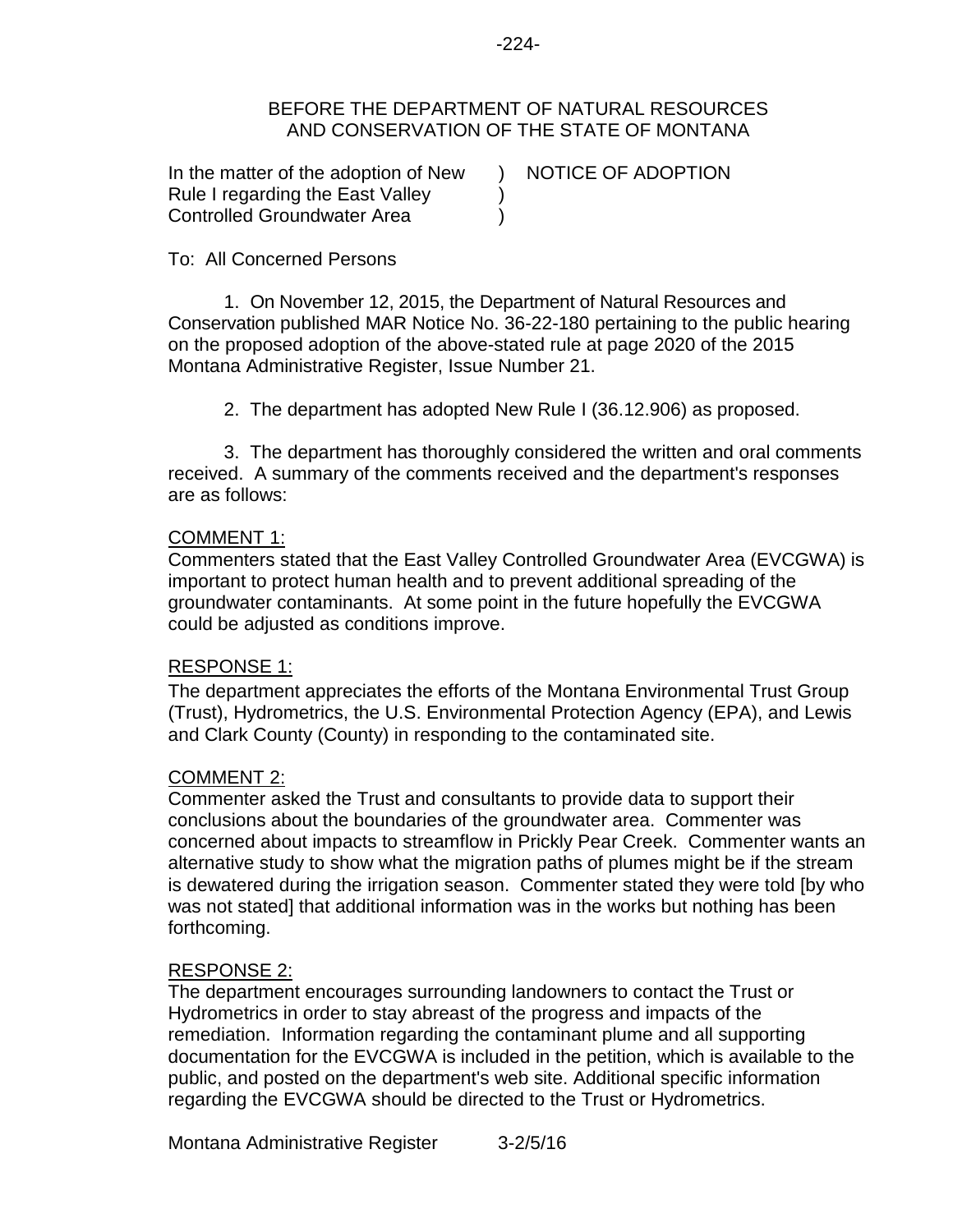# COMMENT 3:

Commenter's well was supposed to be a monitoring well, but to his knowledge it has never been monitored. Commenter wonders where Hydrometrics data is being acquired. Commenter has not seen maps of where the contaminant plume is located, or where it is moving.

# RESPONSE 3:

Information regarding the contaminant plume and all supporting documentation for the EVCGWA is available in the petition submitted to the department. The petition is available to the public and was posted to the department's web site when the proposed rules were noticed and has not been removed from the web site. The link was contained within the notice. Bob Anderson, Hydrometrics, responded at the hearing offering to share all the information Hydrometrics has regarding the contaminated site, plume migration, and impact due to the creek flow.

### COMMENT 4:

Commenter questioned if there is any way in the future to negate the EVCGWA. Land values have dropped and this will further decrease the land value in the area.

### RESPONSE 4:

Under 85-2-506, MCA, it is possible to modify the boundaries, or eliminate an established CGWA, through a petition to the department. The department encourages surrounding landowners to contact the Trust or Hydrometrics in order to monitor the progress and impacts of the remediation.

#### COMMENT 5:

Commenter suggested establishing a technical advisory group (TAG) as a clearinghouse for approvals by the County Board of Health, the Water Quality Protection District, the EPA, the Montana Department of Environmental Quality (DEQ), and the Department of Natural Resources and Conservation (DNRC) to facilitate applications for new groundwater developments in Zone 2.

#### RESPONSE 5:

The rule provides that a TAG can be established to satisfy the prior written approvals provided for in (3)(b) and (4)(b) of the rule.

#### COMMENT 6:

Commenter stated that over time as groundwater quality improves, the EVCGWA boundaries could be adjusted. The TAG should annually review water quality data to make recommendations to DNRC on changes to EVCGWA boundaries, groundwater use restrictions, or other recommendations based on groundwater quality trends.

#### RESPONSE 6: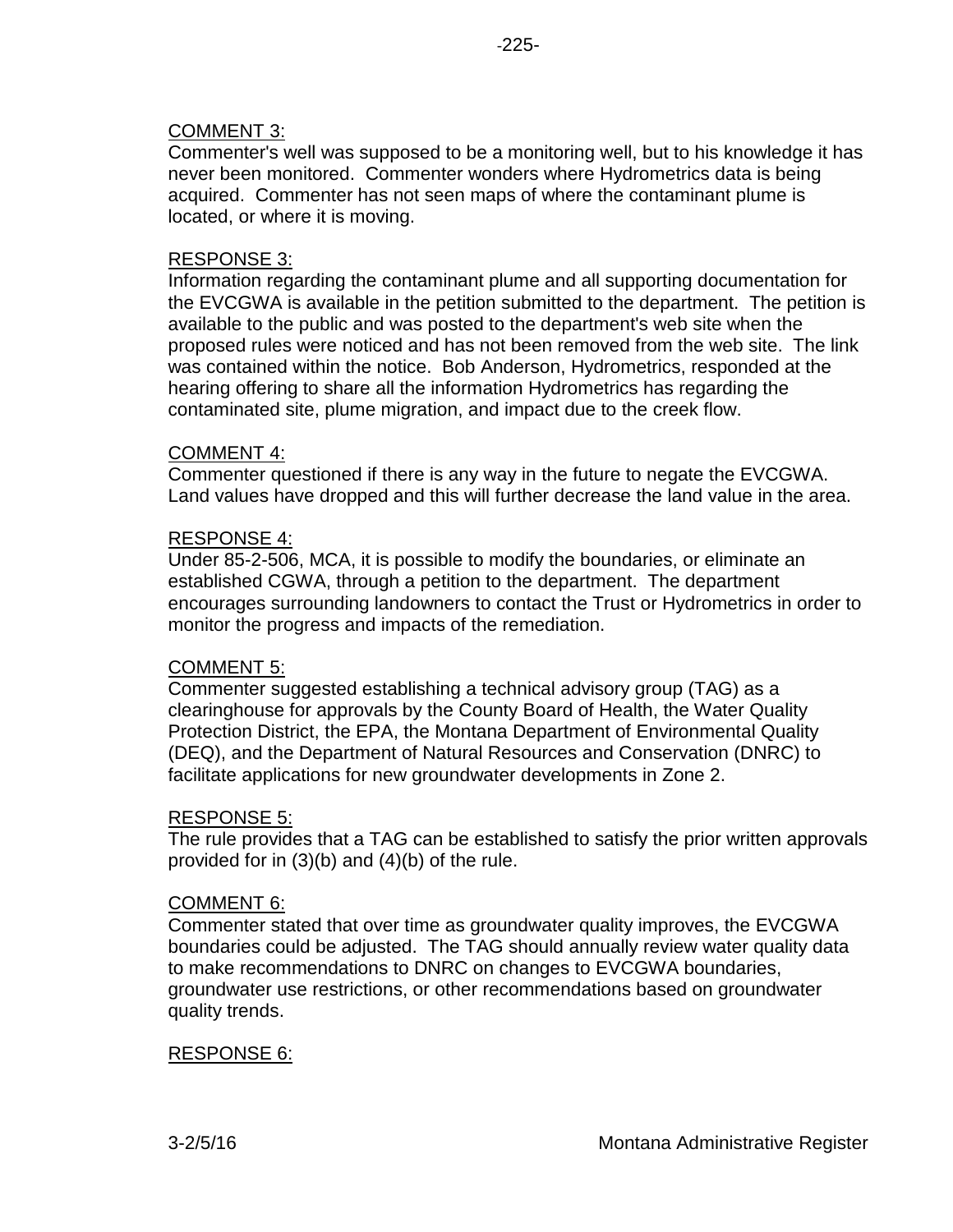The boundaries of the EVCGWA may be modified by a new rulemaking process, which would require a new petition conforming to the requirements of 85-2-506, MCA.

### COMMENT 7:

Commenter stated the rule, as proposed, defines the vertical boundaries of sub-area 1 as either 200 or 300 feet below the water table. The intent of the petitioners was to make those vertical boundaries as being 200 or 300 feet below the ground surface. They recommend making this correction in the final rule.

### RESPONSE 7:

The water table reference in the proposed boundary is taken from page 4-4 of the petition and states, "The upper boundary is proposed to coincide with the top of the saturated zone, or groundwater table, throughout the entire CGWA." Figure 4-2 in the petition also clearly truncates the top of the vertical boundary at the water table. The petition is contradictory on whether the lower vertical boundary should be measured from the ground surface or the water table. In order to ensure maximum public health benefits from the EVCGWA, the department will use the more conservative approach and measure the lower boundary from the water table.

### COMMENT 8:

Commenter stated that at some future date, they may need to add capacity to their public supply system. Commenter's proximity to the EVCGWA may require them to add that capacity from either Zone 1 or 2. As written, the rules would limit commenter to applying for new rights only in Zone 2. Commenter urges the department to add an exception to Zone 1 to allow for new applications for the limited purpose of complying with DEQ regulations for added capacity for an existing public water supply system.

# RESPONSE 8:

Water quality in Zone 1 is the most hazardous to public health. Greater restrictions in Zone 1 are necessary to accomplish the objective of protecting public health. Accordingly, the department will not add an exception to Zone 1.

#### COMMENT 9:

The rules for Zone 2 should be adopted as proposed.

#### RESPONSE 9:

The department agrees.

#### COMMENT 10:

Commenter is concerned that additional restrictions may be put on surface water applications that could affect commenter's strategies for utilization of its existing water rights to address future needs.

#### RESPONSE 10: